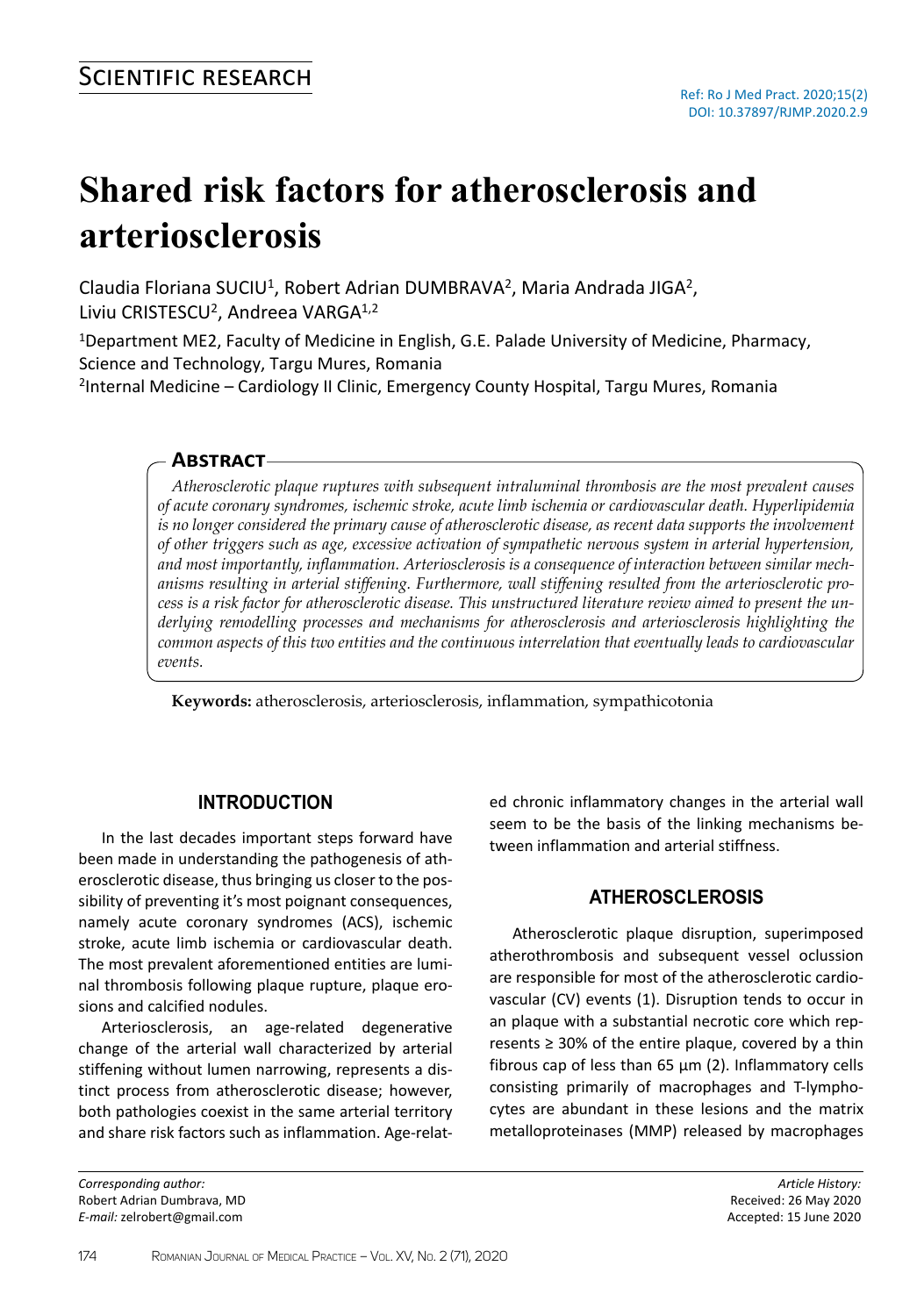in the cap, notably MMP-1, -3, and -8, are mainly responsible for the fibrous cap thinning (3,4). However, Johnson et al suggest that MMP-3 and MMP-9 might be involved in plaque stabilization (5).

The rupture of the lesion is preceded by a thin-cap fibroatheroma with a smaller amount of macrophages infiltrating the cap and a smaller necrotic core (4).

An additional characteristic feature for disrupted lesions is the raise of free cholesterols and cholesterol clefts with a decrease in cholesterol esters (6). Cholesterol clefts emerge from cholesterol crystals dissolution by using paraffin for histological preparation. In non-disrupted lesions, esterified cholesterol is the main component of lipid droplets from foam cells as the free cholesterol in excess is still efficiently transported out of the macrophages to HDL particles (7,8).

Negative remodelling of the arterial wall is associated with lumen reduction while positive remodelling of the atherosclerotic arterial wall represents a compensatory outward wall enlargement, that can be favourable provided the plaque load remains <40% and the lumen diameter remains constant (9,10). Still, compensatory enlargement of the coronary arterial wall has been associated with rupture prone plaques, as well as with macrophage infiltration in post-mortem examinations (11,12). Additionally, provided circumstances with similar geometrical conditions, coronary arteries with positive remodelling are more prone to rupture when compared with negative remodelling arteries (10).

In contrast to rupture prone plaques, also referred to as vulnerable plaques, the erosion prone plaques showed fewer inflammatory cells and a negative remodelling pattern (11). The erosion prone lesions usually consist in equal measures of the primal atherosclerotic changes namely pathologic intimal thickening and fibroatheroma (2).

The pathologic intimal thickening represents the earliest change and consists of a proteoglycan and collagen matrix with layers of smooth muscle cells rooted by an acellular lipid pool, all accumulated near the lumen (1).

Fibroatheroma is composed of a necrotic core encapsuled by a thick fibrous cap made of smooth muscle cells and a matrix of proteoglycans and collagen (1). Sakakura et al divide fibroatheromas into early and late necrotic core. The early lesions consist of foam cells present at the luminal border of the lipid pools, large cholesterol clefts, signs of extracellular matrix lysis, and presence of proteoglycans, versican, biglycan and hyaluronan, which are typically absent in late necrotic cores. Other characteristic features of late necrotic cores are the presence of free cholesterol, apoptotic macrophages and the absence of a collagenous matrix (2). In both cases the fibrous cap will remain intact and the absence of endothelial lining will be the cause of thrombus formation (2,13).

Even though the primary event leading to atherosclerosis (ASCL) was thought to be represented mainly by hyperlipidemia, new reports support the involvement of other mechanisms such as age, single nucleotide polymorphism, the disruption of repair mechanisms responsible for endothelial wall integrity, sympathetic overactivation encountered in hypertension (HTN) and most importantly, inflammation (14). As a consequence, ASCL is recognized as being characterised by a low-grade chronic inflammation, in which oxidised low density lipoproteins (OxLDL), seen as inflammation by-products, have a significant contribution (15). Subclinical inflammation that occurs with atherosclerotic disease might be an indicator of immune response to the developing changes in the arterial wall during plaque formation, such as endothelial dysfunction and oxLDL generation (15).

Currently observed mechanisms responsible for ASCL report that the innate and adaptive immune system cells accumulate into the atherosclerotic plaque, leading to complex events that result in generation of antibodies against OxLDL and other chronic inflammation by-products. The final results, as concluded in recent data, depend on the lymphocyte subset. Thus, it is suggested that B1 lymphocyte subsets might have a protective role against ASCL, while a pro-atherogenic role is related to B2 lymphocyte subsets (15).

A distinct feature of atherosclerotic disease is represented by vascular calcification. Arterial calcification bears an increased risk for CV morbidity and mortality (16,17). Vascular calcification has a mixed pathomechanism, including intimal calcification specific for atherosclerotic disease, and medial calcification characteristic for arteriosclerosis (18).

#### **ARTERIOSCLEROSIS**

Arteriosclerosis, an age related degenerative change of the arterial wall which occurs in association with ASCL, has also captured a lot of interest when evaluating different etiologies of CV diseases. Characterized by arterial stiffening, it occurs as a consequence of degeneration of extracellular matrix in the media layer of elastic arteries, with loss of elastic fibers and increased fibrosis as a consequence of increased cyclic stress (19). The changes in arterial stiffening are morpho-pathologically different from ASCL, a process that involves the intima layer and is characterized by patchy intimal thickening with subsequent lumen narrowing (1).

Increased arterial stiffness is considered to be the initial indicator of arterial wall dysfunction and, along with traditional CV risk factors, has an independent predictive value for adverse CV outcomes (20,21). Patients with diabetes mellitus, metabolic syndrome or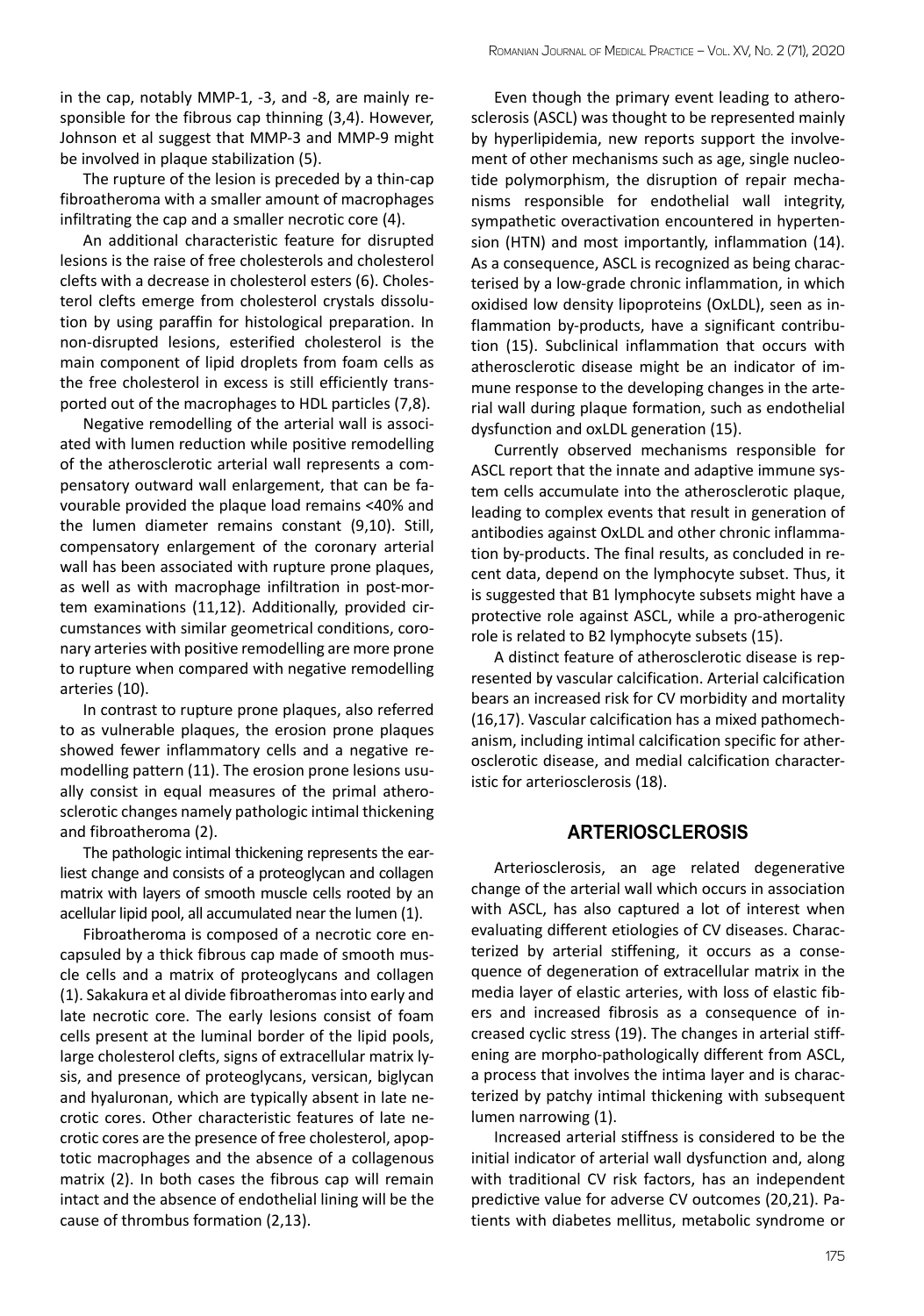other pathologies with a chronic inflammation status are at high risk of developing increased arterial stiffness (22,23). Furthermore, arterial stiffness is associated with inflammatory markers, such as fibrinogen, C reactive protein (CRP), cytokines, high-sensitive CRP, and also neutrophil-to-lymphocyte ratio, a new emerging inflammatory marker (24). Extensive data regarding inflammation and arteriosclerosis concern CRP, as this inflammatory marker has been reported to be associated with increased arterial stiffness in healthy individuals (25,26,27) and also individuals with known atherosclerotic disease (28).

Additionally, extracellular matrix stiffening from arteriosclerosis might be a risk factor for atherosclerotic disease, as a result of breakage of endothelial barrier. Subsequently, endothelial permeability is increased and cholesterol accumulates in the arterial wall, thus explaining the frequent association between arterial stiffness and plaque (29).

Aside from the direct effect of arteriosclerosis, inflammation as well might represent a common pathological state linking ASCL to arteriosclerosis. Data supporting this hypothesis come from in vivo studies where CRP is reported to decrease nitric oxide synthase (NOS) availability in cultured human aortic endothelial cells (30) with development of increased arterial stiffness as a result of endothelial dysfunction secondary to decline in NOS (31).

Human studies also support inflammation as a possible link between ASCL and arteriosclerosis. The main determinants of increased arterial stiffness are age and increased blood pressure (32,33) while other risk factors having insignificant influence (34). Still, as previously mentioned, arterial stiffening is frequently reported in pro-inflammatory conditions such as diabetes mellitus, insulin resistance, metabolic syndrome regardless of blood pressure or age (22). This occurrence can be justified by arterial wall hypertrophy and fibrosis as a consequence of increased angiotensin type I receptor expression in the context of increased activity of renin-angiotensin-aldosterone system (RAAS). Insulin resistance and hyperinsulinemia are responsible for the stimulation of RAAS (35,36).

Inflammation related to age and CV risk factors enhances arterial stiffness by other means as well, such as metalloproteinases synthesis up-regulation, which leads toward an imbalance between elastin production and breakdown/degradation of basement membranes (37).

Moreover, the age-related chronic pro-inflammatory profile bears a specific senescence phenotype, characterized by an increase in inflammatory modulators, such as MCP-1, and cytokines (IL-1, IL-6, IL-17) (38) and also increased activity of RAAS which results in an increased vascular smooth muscle tone with age-related arterial remodelling (39).

The sympathetic nervous system is involved in regulating average blood pressure and resistance of vascular system. Changes in the normal activity of the sympathetic nervous system may be responsible for idiopathic HTN (40). Hypertensive patients present decreased baroreceptor sensitivity with an increased sympathetic activity and reduced parasympathetic tone compared with normotensive controls (41). In HTN, a permanent increase in mean blood pressure associated with increased sympathetic activity induce changes in the elastic properties of the arterial wall, resulting a permanent reduction of arterial distensibility and increased stiffness (42). As a consequence, hypersympatheticotonia may be another common risk factor for arteriosclerosis and ASCL, due to the direct effect on the vascular wall and also as a consequence of the inflammation induced by granulocytosis secondary to local vascular activation of sympathetic nervous systems. In addition, changes in mean blood pressure, heart rate and left ventricular function, can also be considered as determinant factors of transient changes in elastic arterial properties (43,44).

A clear distinction between the different stages of atherosclerotic disease is impossible without refined imaging studies. In the absence of suggestive symptomatology or classic risk factors for atherosclerotic disease, patients do not present an indication for comprehensive investigations. Taking in consideration recent studies reporting that classic risk factors no longer account for all cases of atherosclerotic disease, novel risk factors for ASCL and arteriosclerosis, such as inflammation might aid in selecting asymptomatic individuals without obvious risk factors for further multimodality imaging studies.

Arteriosclerosis gained recognition in recent years as an emerging entity with important implications in CV morbidity and mortality. Proper evaluation requires well-trained personell and inaccessible or hard to reach tools. Furthermore, a clear consensus on appropriate evaluation of arteriosclerosis is still lacking (45). Inflammation however, proved to be a reliable predictor for arteriosclerosis, hence, it can aid in selecting individuals with risk for arterial stiffness as well.

### **CONCLUSIONS**

Both atherosclerosis and arteriosclerosis are important factors of CV diseases. Even though these are distinct afflictions of the arterial wall, they present morphopatologically interrelated processes. Furthermore, they share important, conclusive risk factors such as chronic inflammation, age and hypersympatheticotonia.

#### **Acknowledgement**

All authors have contributed to the published version of the manuscript.